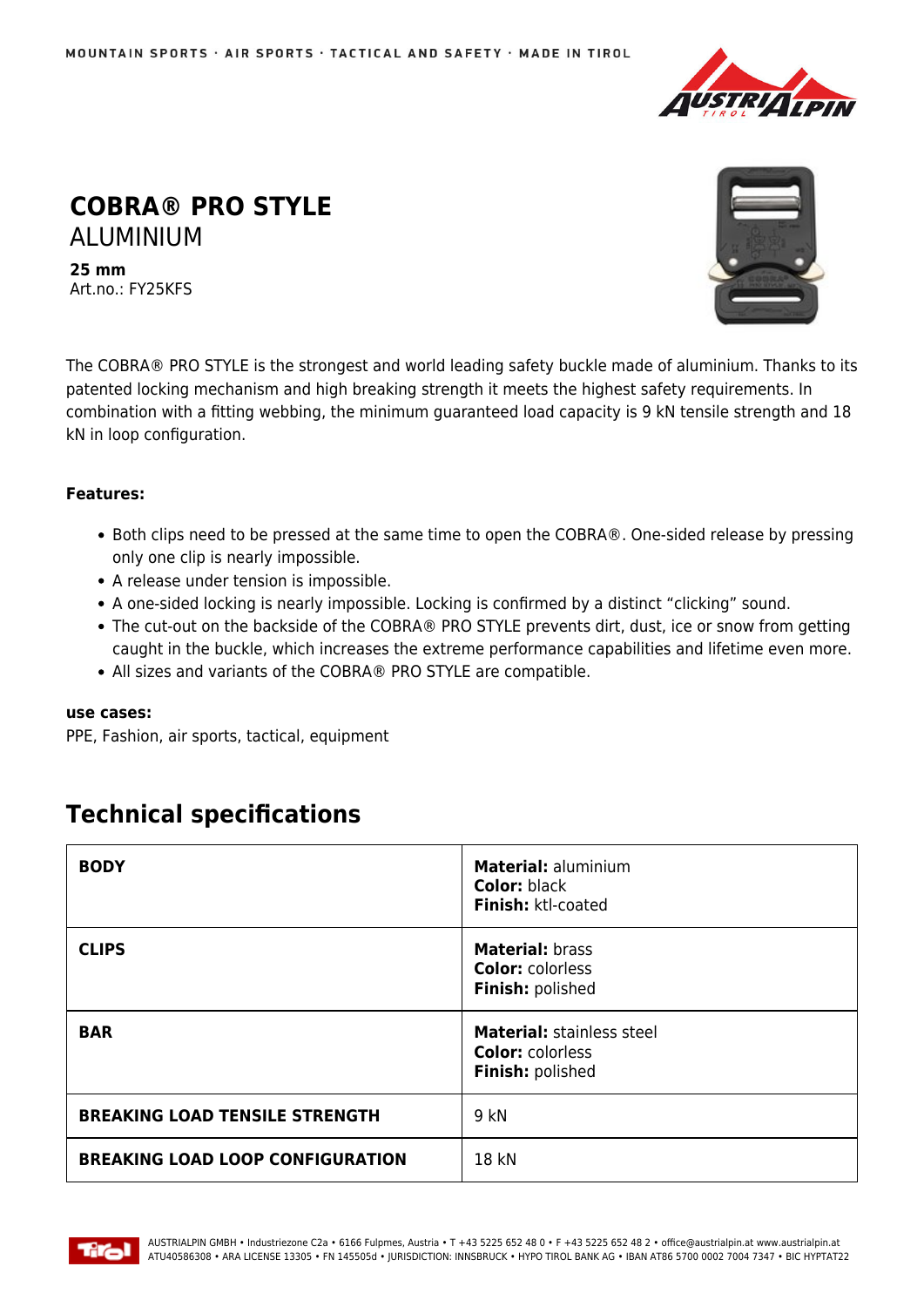

| <b>WEIGHT</b>                          | 56 g                |
|----------------------------------------|---------------------|
| <b>RECOMM. WEBBING WIDTH MALE PART</b> | 25 mm               |
| RECOMM. WEBBING WIDTH FEMALE PART      | 25 mm               |
| <b>SLOT WIDTH MALE PART</b>            | 4 mm                |
| <b>SLOT WIDTH FEMALE PART</b>          | $17 \text{ mm}$     |
| <b>OUTER DIMENSION LENGTH</b>          | 64 mm               |
| <b>OUTER DIMENSION WIDTH</b>           | 39 mm               |
| <b>OUTER DIMENSION DEPTH</b>           | 10 mm               |
| <b>WEBBING SLOT MALE PART</b>          | non-adjustable      |
| <b>WEBBING SLOT FEMALE PART</b>        | stretch, adjustable |
| <b>SIZE OF CLIPS</b>                   | standard            |
| <b>COUNTRY OF ORIGIN</b>               | Austria             |
| <b>The American State</b>              |                     |

*<u>AUSTRIALPIN</u>* Patented

**STANDARDS** EN358:2018-11 (partial), EN ISO 9227